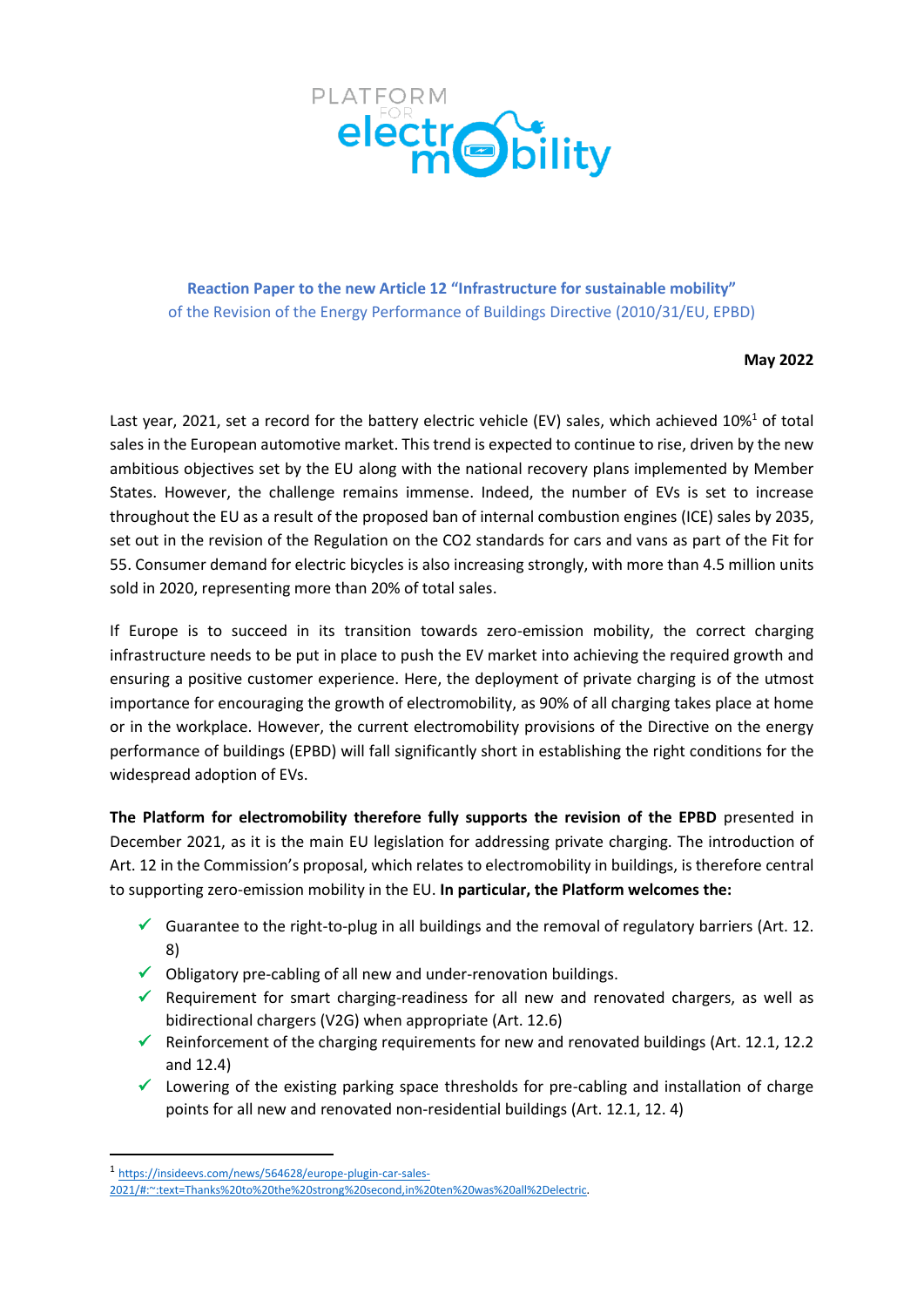- ✓ Requirements for bicycle parking (Art. 12.1 12.4)
- $\checkmark$  Suppression of the unnecessary exemptions, particularly those applied to SMEs in article 8(4).

# *However, the Platform believes that further improvements are needed, and has therefore set out five recommendations:*

### **1. Clarify the scope of application of Art. 12.**

The way Art. 12 is currently drafted could be interpreted as meaning that requirements only apply to parking spaces if 'the car park is physically adjacent to the building' but not if it is 'located inside the building'. We believe this is not the Commission's intention and therefore ask for further clarification.

### **2. Ensure charging solutions in existing buildings.**

Some 80% of the EU's current building stock will still be in use by 2050, with the average annual major renovation rate just 2.7% for non-residential buildings and 1.5% for residential buildings.<sup>2</sup> As a result, the EC should ensure the installation of charging points in existing buildings.

### *Key recommendations:*

- ➢ Extend the scope of Art. 12 to ensure requirements for installing charging points in **existing buildings**. Incentives or enforcement mechanisms, to make sure that the stakeholders involved comply, should be introduced.
- ➢ Avoid putting a **disproportionate burden on building owners** and tenants, by addressing the necessary elements to reduce the costs of private charging installation.
- $\triangleright$  Introduce per-cabling requirements for existing buildings:
	- o 2027: all parking spaces in 15% of all buildings
	- $\circ$  2030: all parking spaces in 30% of buildings (100% for all publicly owned buildings)
	- o 2035: all parking spaces in all buildings.
- $\triangleright$  More ambitious charging point requirements for non-residential buildings (15% of parking spaces (2030), 30% (2035) applicable for all buildings with more than ten parking spaces.
	- **3. Completing the charging requirements for new and under major renovation buildings.**

The Platform asks to complete the charging requirements for new buildings and buildings undergoing renovation in order to mandate the deployment of smart-charging ready recharging points in all new and existing buildings.

### *Key recommendations*:

- ➢ Include depot charging for **heavy- and light-duty vehicles**, i.e. extending the scope of the EPBD to cover new or renovated private depots, as well as logistic hubs and distribution centres. This would require them to be ready for future battery electric truck charging (350 kW+ chargers), so that trucks can conveniently charge while loading/unloading. This should include preequipment, as well as an appropriate grid connection.
- $\triangleright$  Charging facilities for e-bikes should match those for e-cars. There are two options:

<sup>2</sup> EPBD Impact Assessment.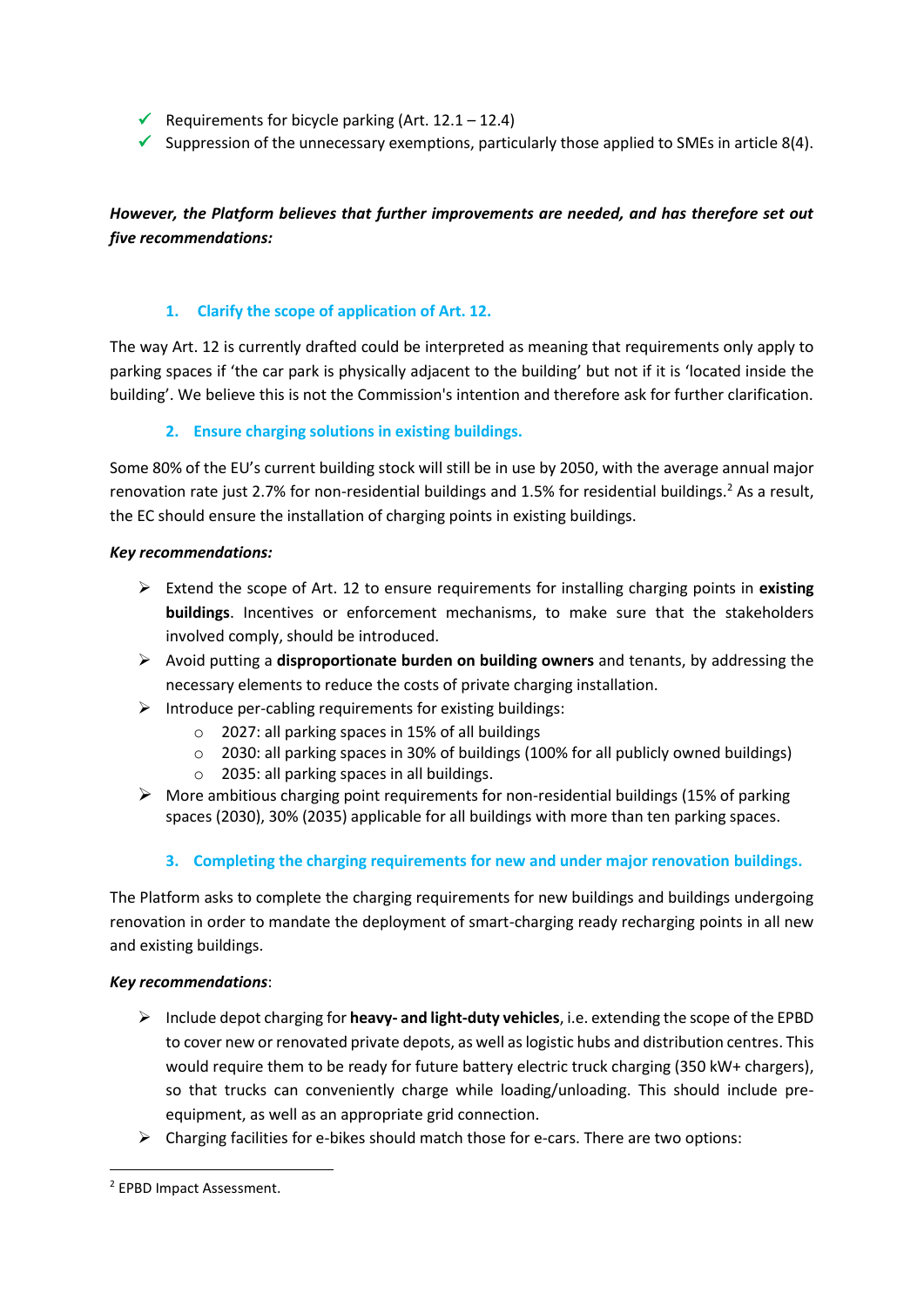- 1) recharging points for electric vehicles would be equipped with a household power socket, allowing for the easy charging of both e-bikes and e-scooters as well as certain types of L-category vehicles such as e-mopeds, or
- 2) deploy a separate bicycle charging infrastructure, with dedicated bicycle recharging points.
- $\triangleright$  The requirements should apply to all buildings that are undergoing a major renovation, regardless of whether the car park is included in the renovation measures.
- $\triangleright$  Greater ambition for parking spaces for non-residential buildings; there should be a minimum of 50% of parking spaces with charging points.

## **4. Reinforce the deployment of smart charging functionalities**

The development of smart charging and bidirectional charging (V2G) in buildings is an opportunity for EV users. It provides a superior charging experience and reduces the consumers' electricity bill. Indeed, in France, on average with V2G, the annual cost of recharging an electric vehicle is 240€/year, compared to 420€/year without smart charging functionalities.<sup>3</sup> The Commission has recognised, in its AFIR Impact Assessment, that every smart recharging point could on average create a system benefit of more than 100€/year by 2030.<sup>4</sup> Smart charging also reintegrates electricity surpluses into the grids (V2G) and/or reuse it in the buildings (V2B) and homes (V2H), as well as supporting the uptake of electromobility. It can also create synergies with renewable energies, by integrating them into the electricity grids and providing flexibility services to the system. Furthermore, smart charging complements the right-to-plug by ensuring that charging points optimise the use of the grid capacity of a building and removes the argument that grid connections need to be reinforced.

## *Key recommendations*:

- ➢ Ensure that all newly installed chargers in buildings are capable of **smart charging**.
- ➢ Ensure **consistency** in the definitions and provisions on smart charging set in the revision of the EPBD with those proposed in the new Regulation on the deployment of alternative fuels infrastructure - which is replacing the current AFI Directive 2014/94/EU (in Art. 2 and 5) - and in the revision of the Renewable Energy Directive.
- $\triangleright$  Ensure the recognition of mobile storage in the European energy framework.
- ➢ Clarify that **bidirectional charging (Art. 12. 6) should be encouraged when demonstrating a positive socioeconomic impact and contributing to system efficiency.** Co-legislators should also address any remaining barriers for vehicle-to-grid technologies.

## **5. Reinforce the measures to ensure pre-cabling**

Pre-cabling of buildings should refer to both the technical cabling (cable path, technical sheaths, drilling) and the electrical pre-equipment in collective electrical installations (switchboard, horizontal electrical column, bus cable).

The comprehensive pre-cabling of buildings will enable the subsequent connection of individual charging points, at minimum cost, by simply installing a home charger. Furthermore, the pre-cabling

<sup>&</sup>lt;sup>3</sup> [In French] RTE (2019)[, Report on the development of electromobility.](https://www.concerte.fr/system/files/concertation/Electromobilite%CC%81%20-%20Synth%C3%A8se%20vFinale.pdf)

<sup>4</sup> AFIR Impact Assessment, Annexes, page 86.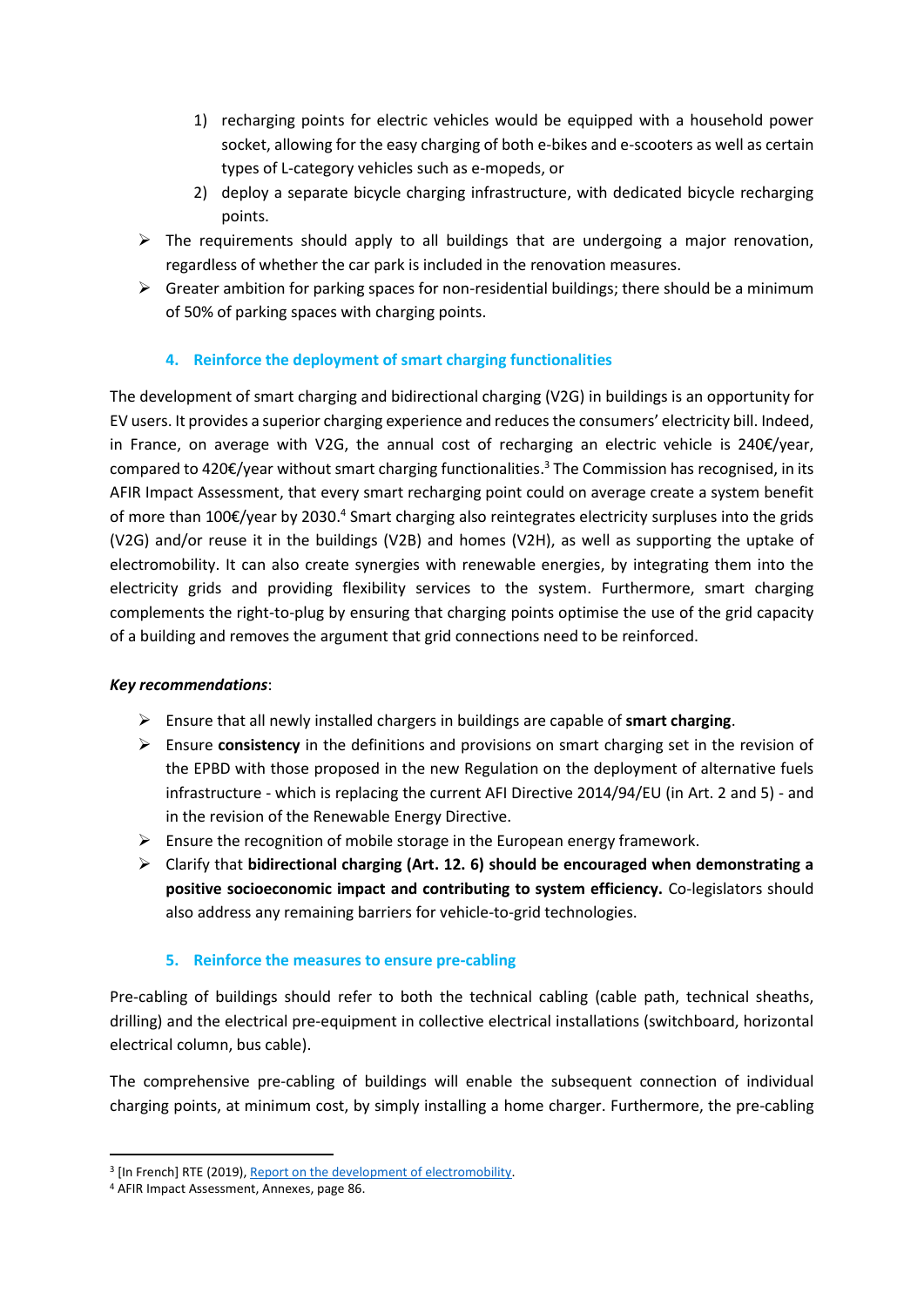of renovated buildings is a low hanging fruit, with little cost involved when done during the construction phase – which is the most efficient way to do it. Cabling after construction is completed is not cost-efficient and would lead to highly cumbersome discussions with project developers. Ducting infrastructure is a future-proof and cost-effective solution, the installation cost of which is minimal when compared to the total cost of constructing or renovating a building. By way of comparison, failure to ensure ducting infrastructure would entail costs that could be up to nine times higher if a building needs to be retrofitted.

## *Key recommendations*:

- ➢ Introduce an **explicit definition of pre-cabling**, in order to encompass the electrical installation; it should not be limited to ducting infrastructure. To secure efficiency, electrical installations should be considered as 'technical building system' (Art. 2.6).
- $\triangleright$  Inform on the readiness of any building to safely install an EV charging point into the Energy Performance Certificates (Annex V).
- $\triangleright$  Integrate Energy Performance Certificates information about the status (safety and readiness) of electrical installations (Annex V)
- ➢ Set up local or regional **one-stop-shop** accessible websites and portals that combine various services, including the right to request with streamlined permits and installation procedures.<sup>5</sup>
- $\triangleright$  Ensure that requests for installing charging stations in collective properties do not exceed **three months**. (reinforce 'right to plug').
- ➢ Address the **administrative hurdles** (for example, EV charging as extra-legal benefit for employees) as well as collective action problems (such as split incentives between EV and non-EV drivers, renters vs. owners, employee vs. employer, etc.).
- ➢ Encourage Member States to **financially support** the installation of EV charging in buildings (including depots and logistic hubs for trucks, light-duty vehicles and buses). The Commission and its co-legislators, including the Member States, should also examine the possibilities of using new and current financial instruments to stimulate investment in private charging infrastructure.

<sup>5</sup> Best practices can be found here [https://energy-cities.eu/wp-content/uploads/2020/07/INNOVATE\\_guide\\_final.pdf](https://energy-cities.eu/wp-content/uploads/2020/07/INNOVATE_guide_final.pdf)